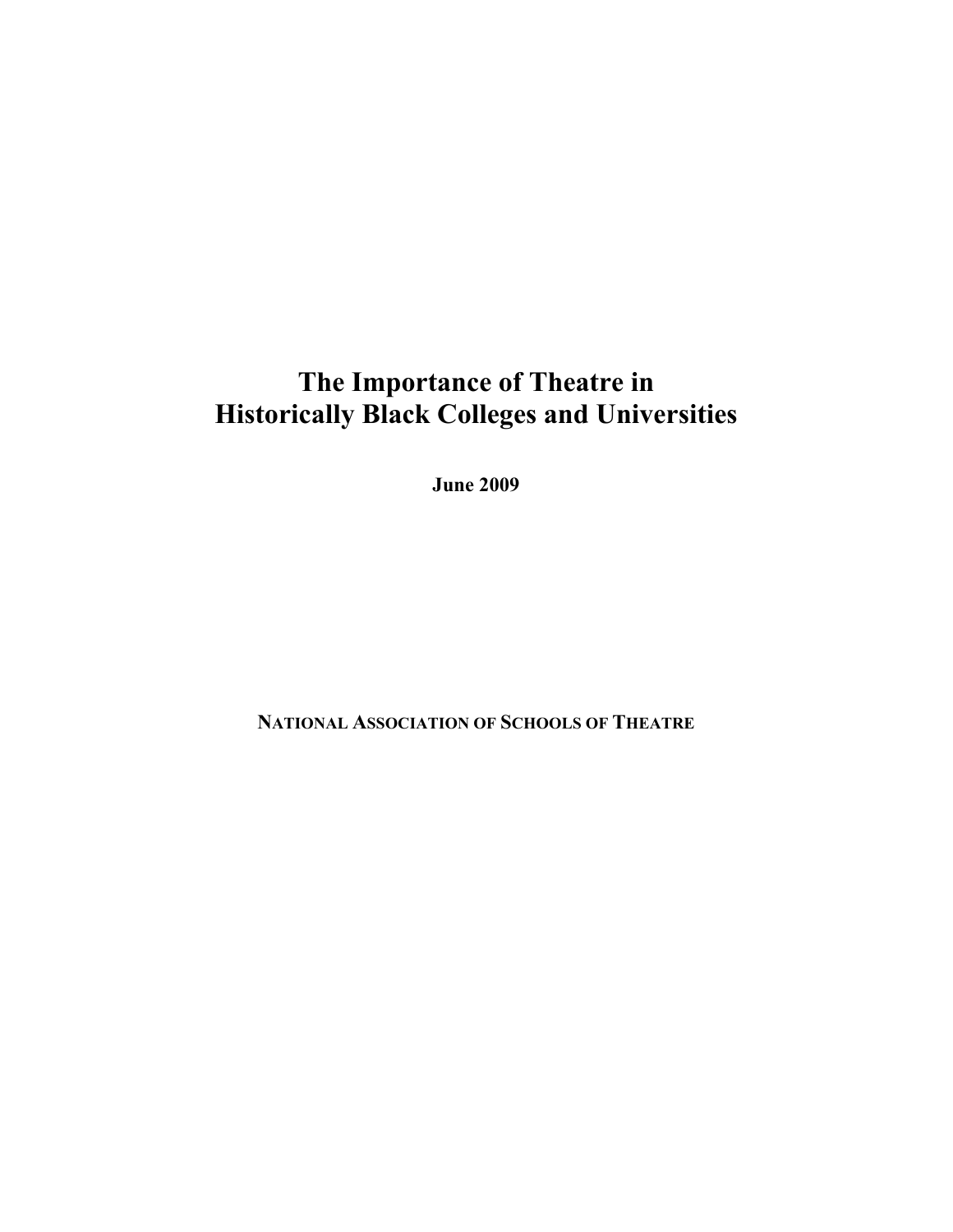# **Disclaimer**

This text is analytical and consultative only. Although produced by an organization that accredits, it is not a statement of accreditation standards, policies, or processes, and must not be referenced as such.

Official accreditation documents are available from the National Association of Schools of Theatre (see contact information below).

# **Downloads, Copies, Extracts**

*The Importance of Theatre in Historically Black Colleges and Universities* is available free for download in Microsoft Word (.doc) and/or Adobe Acrobat (.pdf) formats from the "Publications" section of the NAST Web site.

This document is not copyrighted. It may be reproduced in whole or in part, either printed or electronically, in the interest of education and cultural development. Any organization or institution may reproduce the document in quantities sufficient for its own use, but not for sale. Notice of credit to NAST should appear on all copies.

Institutions and organizations are invited to use extracts from this document to develop or revise their own statements regarding theatre in HBCUs.

This statement has been reviewed and approved by the NAST Board of Directors.

NAST expresses appreciation to those leaders of HBCU theatre programs that reviewed this document in its various draft stages and provided feedback. NAST especially thanks Frankie Day of North Carolina Agricultural and Technical State University for her leadership and assistance throughout this project.

**Questions or requests for further information about this statement should be directed to:** 

**NATIONAL ASSOCIATION OF SCHOOLS OF THEATRE 11250 Roger Bacon Drive, Suite 21 Reston, Virginia 20190** 

**Telephone: 703-437-0700** — **Facsimile: 703-437-6312 E-mail: info@arts-accredit.org [http://nast.arts-accredit.org](http://nast.arts-accredit.org/)**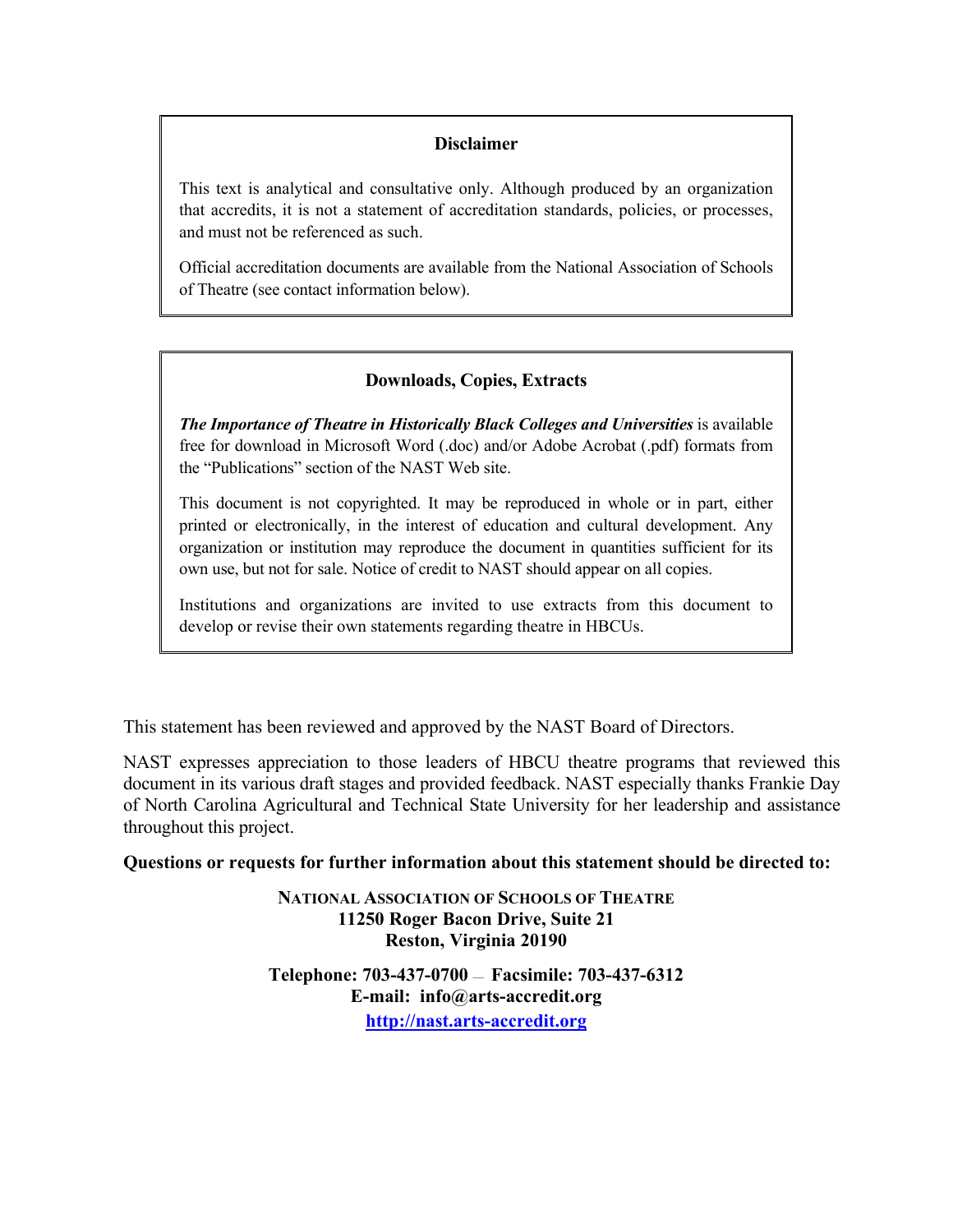# **The Importance of Theatre in Historically Black Colleges and Universities**

## **NATIONAL ASSOCIATION OF SCHOOLS OF THEATRE**

The theatre profession has been enriched since the late 19th century by the educational and artistic contributions of Historically Black Colleges and Universities (HBCUs). Actors, directors, playwrights, and other theatre artists have found inspiration and honed their craft at these institutions. In turn, theatre programs have made significant contributions to their host HBCUs. Recruitment, giving, and academic quality all have been enhanced.

The National Association of Schools of Theatre (NAST) is the national accrediting organization for theatre and theatrerelated disciplines in higher education. One of its roles is to speak nationally on matters of educational policy. In this statement, NAST reaffirms the strategic importance of HBCU theatre programs to their home institutions and all other institutions, to the public, and to the culture at large. It describes the importance of support in terms of mission, curricula, and resources. It urges HBCU leaders to ensure continuity and growth to continue and build a great legacy.

#### *Why HBCU theatre?*

In light of the critical importance of black theatre in America and African-American contributions to the theatrical arts in general, three HBCU legacies must be protected and extended: preparation of HBCU graduates for work in theatre and related professions; provision of theatre studies and experiences to the HBCU campus, its constituencies and communities; and preparation of productions that inform, inspire, and teach.

Why are these legacies culturally powerful? Why do they warrant continuing HBCU attention?

There are both general and specific reasons for theatre as a component of learning and experience for all students. General reasons include the historic importance of theatre as a unique way to communicate meaning; theatre as a component of general student learning and experience; theatre as a way to give creative voice to institutional mission; theatre as a means for serving the academic and local community; and intense theatre study as necessary preparation for professional practice.

Specific reasons go to the heart of why HBCU theatre is a necessary component of the theatre profession and our nation's cultural effort. HBCU theatre contributes so powerfully because a specific cultural heritage is naturally both base and reference for education, training, performance, and production. Talent is discovered as education and work proceed. Cultural heritage is preserved and advanced through production and study. The work of African-American playwrights is nurtured through particular and regular attention. Student competencies in theatre are developed, enabling professional engagement and mobility. Focused scholarship and supporting collections provide a cultural resource for all. Students in all majors are introduced to an important and beautiful element of their cultural heritage. Strong foundations for future alumni support are laid as students become engaged with something they can find nowhere else.

#### *What content?*

The field of theatre is content rich. Many disciplines are combined in theatre productions. Both artistic and technical elements must be fused in meaningful ways. Scripts address subject matter in the sciences, humanities, social sciences, and the arts themselves. Theatre has its own content, which includes various aspects of theatrical creation, performance, and scholarship. Theatre content includes teacher preparation, especially for those who will lead elementary and secondary students to understanding and competence. It also includes the therapeutic use of drama, and theatre as the basis for work in other disciplines such as the psychology of perception, legal advocacy, sociology, and so forth. Because of all these content connections and responsibilities, theatre is a natural component of multidisciplinary study and action. It is a vital component to teach the ways of art to all students, especially as an introducer of the compositional or design qualities of artistic thinking that are critical to so many fields: the arts of diplomacy, investing, teaching, public speaking, politics, and so forth. Culturally, HBCU theatre programs do all of these things comprehensively, but also uniquely in light of the African-American experience. Both are critically important. The blend is invaluable.

## *What program?*

HBCU theatre includes informal and extracurricular performance programs, liberal arts majors in theatre, and professional education and training programs that culminate in the Bachelor of Fine Arts degree. In addition to student and faculty productions, HBCU theatre presents visiting artists and scholars, and provides various educational services to the institution as a whole.

Choices among the possibilities define theatre mission. Each institution makes specific choices about breadth and depth of commitment and program. The result is institutional diversity. Each HBCU's engagement with theatre is unique and